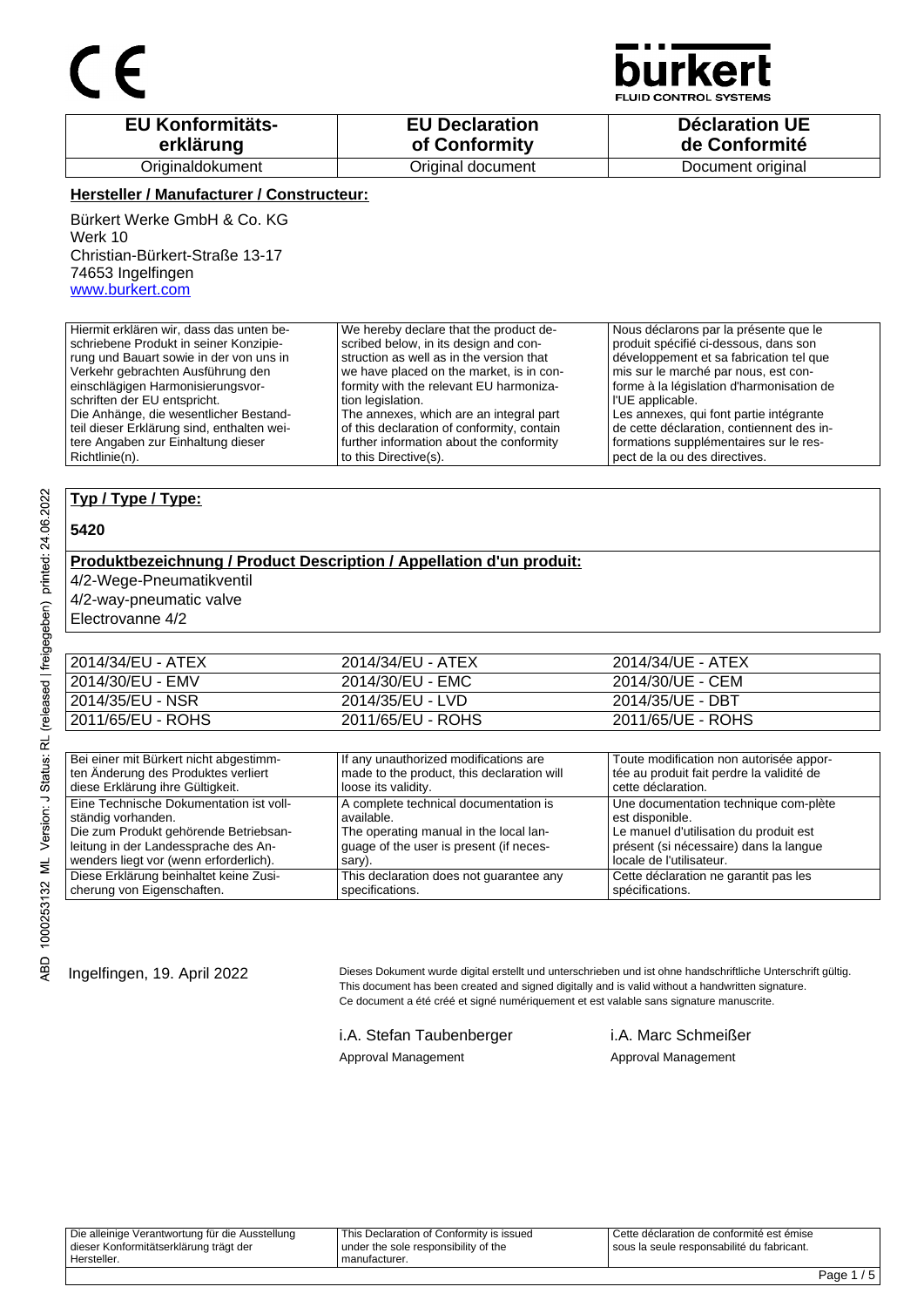



| <b>Anhang ATEX zur</b><br>EU Konformitätserklärung                                | <b>Annex ATEX for</b><br><b>EU Declaration of Conformity</b>                                                                 | Annexe ATEX à la<br><b>Déclaration UE de</b>                                                       |
|-----------------------------------------------------------------------------------|------------------------------------------------------------------------------------------------------------------------------|----------------------------------------------------------------------------------------------------|
| Originaldokument                                                                  | Original document                                                                                                            | Document original                                                                                  |
|                                                                                   |                                                                                                                              |                                                                                                    |
| 2014/34/EU - ATEX                                                                 | 2014/34/EU - ATEX                                                                                                            | 2014/34/UE - ATEX                                                                                  |
|                                                                                   | Reference in the Official Journal of the EU: L 96 dated 29.3.2014                                                            |                                                                                                    |
| Typ / Type / Type (Geräteschlüssel / product specification key / clé de produit): |                                                                                                                              |                                                                                                    |
| 5420 ***** **** **** ** ****/** ** (1)                                            |                                                                                                                              |                                                                                                    |
| Variabler Code / Variable code / Variable Code:<br>(1)                            | Gilt nur in Verbindung mit / Only valid in combination with / Est uniquement valable en lien avec: PX58-PX66                 |                                                                                                    |
| Der oben beschriebene Gegenstand der                                              | The object of the declaration described                                                                                      | L'objet de la déclaration décrit ci-dessus                                                         |
| Erklärung erfüllt die Vorschriften der                                            | above is in conformity with Directive                                                                                        | est conforme à la directive 2014/34/UE                                                             |
| Richtlinie 2014/34/EU des Europäischen                                            | 2014/34/EU of the European Parliament                                                                                        | du Parlement européen et du Conseil du<br>26 février 2014 relative à l'harmonisation               |
| Parlaments und des Rates vom 26. Februar<br>2014 zur Harmonisierung der           | and of the Council of 26 February 2014<br>on the harmonisation of the laws of the                                            | des législations des États membres                                                                 |
| Rechtsvorschriften der Mitgliedstaaten                                            | Member States relating to equipment                                                                                          | concernant les appareils et les systèmes                                                           |
| für Geräte und Schutzsysteme zur be-                                              | and protective systems intended for use                                                                                      | de protection destinés à être utilisés                                                             |
| stimmungsgemäßen Verwendung in ex-<br>plosionsgefährdeten Bereichen.              | in potentially explosive atmospheres.                                                                                        | en atmosphères explosibles.                                                                        |
| Nur gültig in Verbindung mit der EX-<br>Kennzeichnung des Gerätes!                | Only valid in combination with the<br>EX-marking of the equipment!                                                           | Uniquement valable en liaison avec le<br>marquage EX de l'appareil!                                |
| Das Gerät kann eingesetzt werden ge-                                              | The device can be used in accordance                                                                                         | Le dispositif peut être utilisé conformé-                                                          |
| mäß den auf dem Typschild und in der                                              | with the data given on the nameplate                                                                                         | ment aux indications de la plaque signa-                                                           |
| Betriebsanleitung angegebenen Daten.<br>Die Schutzziele der Niederspannungs-      | and in the operating instructions.<br>The protection objectives of the low                                                   | létique et dans la notice d'utilisation.<br>Les objectifs de sécurité de la Directive              |
| richtlinie 2014/35/EU wurden eingehal-                                            | Voltage Directive 2014/35/EU are com-                                                                                        | Basse Tension 2014/35/UE ont été ob-                                                               |
| ten.                                                                              | plied with.                                                                                                                  | servés.                                                                                            |
|                                                                                   |                                                                                                                              |                                                                                                    |
| Für die Bewertung wurden folgende<br>Normen herangezogen (wenn anwend-<br>bar):   | For evaluation of the conformity, the<br>following standards were consulted<br>(if applicable):                              | Pour l'évaluation de la conformité, les<br>normes suivantes ont été utilisées (le<br>cas échéant): |
|                                                                                   | EN 60079-31:2014, EN IEC 60079-0:2018, EN IEC 60079-7:2015+A1:2018, EN 60079-18:2015/A1:2017                                 |                                                                                                    |
|                                                                                   |                                                                                                                              |                                                                                                    |
| Das genannte Produkt ist bescheinigt<br>durch die Notifizierte Stelle:            | The product is certified by the Notified<br>Body:                                                                            | Le produit est certifié par l'organisme<br>notifié:                                                |
|                                                                                   | Name und Anschrift der Notifizierten Stelle:/ Name and Address of the notified body:/ Nom et adresse de l'organisme notifié: |                                                                                                    |
|                                                                                   | <b>Bureau Veritas CPS</b><br>Germany GmbH                                                                                    |                                                                                                    |
|                                                                                   | Businesspark A9<br>86842 Türkheim, Germany                                                                                   |                                                                                                    |
| EU-Baumusterprüfbescheinigung Nr.:                                                | EU Type Examination Certificate No.:                                                                                         | Attestation d'examen UE de type Non.:                                                              |
|                                                                                   | EPS 18 ATEX 1 232 X, 07.11.2019                                                                                              |                                                                                                    |

|                                         |                                        | –                                           |  |
|-----------------------------------------|----------------------------------------|---------------------------------------------|--|
| sind zu beachten                        | I documentation have to be observed.   | l avec le produit doivent être respectées.  |  |
| der mitgelieferten Produktdokumentation | I installation of the enclosed product | décrites dans la documentation fournie      |  |
| Die Sicherheits- und Einbauhinweise     | The instructions for safety and        | Les consignes de sécurité et d'installation |  |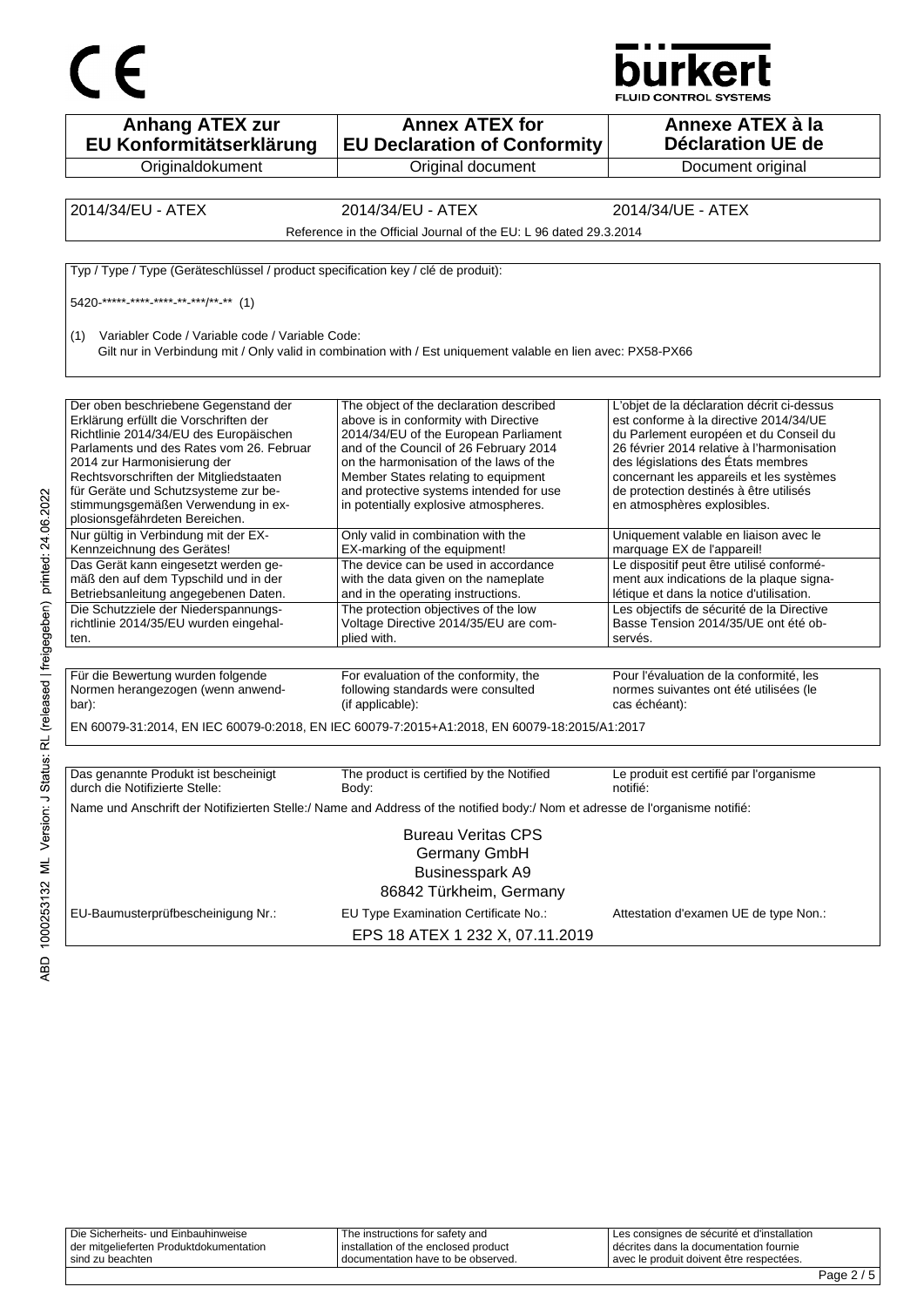# $C \in$



FLUID CONTROL SYSTEMS

| <b>Anhang EMV zur</b><br>EU Konformitätserklärung                                                                                                                                                                                                                                                   | <b>Annex EMC for</b><br><b>EU Declaration of Conformity</b>                                                                                                                                                                                                                     | Annexe CEM à la<br>Déclaration UE de                                                                                                                                                                                                                                        |  |
|-----------------------------------------------------------------------------------------------------------------------------------------------------------------------------------------------------------------------------------------------------------------------------------------------------|---------------------------------------------------------------------------------------------------------------------------------------------------------------------------------------------------------------------------------------------------------------------------------|-----------------------------------------------------------------------------------------------------------------------------------------------------------------------------------------------------------------------------------------------------------------------------|--|
| Originaldokument                                                                                                                                                                                                                                                                                    | Original document                                                                                                                                                                                                                                                               | Document original                                                                                                                                                                                                                                                           |  |
|                                                                                                                                                                                                                                                                                                     |                                                                                                                                                                                                                                                                                 |                                                                                                                                                                                                                                                                             |  |
| 2014/30/EU - EMV                                                                                                                                                                                                                                                                                    | 2014/30/EU - EMC                                                                                                                                                                                                                                                                | 2014/30/UE - CEM                                                                                                                                                                                                                                                            |  |
|                                                                                                                                                                                                                                                                                                     | Reference in the Official Journal of the EU: L 96 dated 29.3.2014                                                                                                                                                                                                               |                                                                                                                                                                                                                                                                             |  |
| Typ / Type / Type (Geräteschlüssel / product specification key / clé de produit):<br>5420 ***** **** **** ** *** /** **                                                                                                                                                                             |                                                                                                                                                                                                                                                                                 |                                                                                                                                                                                                                                                                             |  |
| Der oben beschriebene Gegenstand der<br>Erklärung erfüllt die Vorschriften der<br>Richtlinie 2014/30/EU des Europäischen<br>Parlaments und des Rates vom 26. Februar<br>2014 zur Harmonisierung der<br>Rechtsvorschriften der Mitgliedsstaaten<br>über die elektromagnetische Verträglich-<br>keit. | The object of the declaration described<br>above is in conformity with Directive<br>2014/30/EU of the European Parliament<br>and of the Council of 26 February 2014<br>on the harmonisation of the laws of the<br>Member States relating to electroma-<br>qnetic compatibility. | L'objet de la déclaration décrit ci-dessus<br>est conforme à la directive 2014/30/UE<br>du Parlement européen et du Conseil du<br>26 février 2014 relative à l'harmonisa-<br>tion des législations des États membres<br>concernant la compatibilité électro-<br>magnétique. |  |
| Für die Bewertung wurden folgende<br>Normen herangezogen (wenn anwend-<br>bar):<br>EN IEC 61000-6-2:2019, EN IEC 61000-6-4:2019                                                                                                                                                                     | For evaluation of the conformity, the<br>following standards were consulted<br>(if applicable):                                                                                                                                                                                 | Pour l'évaluation de la conformité, les<br>normes suivantes ont été utilisées (le<br>cas échéant):                                                                                                                                                                          |  |

| Die Sicherheits- und Einbauhinweise     | The instructions for safety and        | Les consignes de sécurité et d'installation |
|-----------------------------------------|----------------------------------------|---------------------------------------------|
| der mitgelieferten Produktdokumentation | i installation of the enclosed product | décrites dans la documentation fournie      |
| sind zu beachten                        | I documentation have to be observed.   | l avec le produit doivent être respectées.  |
|                                         |                                        |                                             |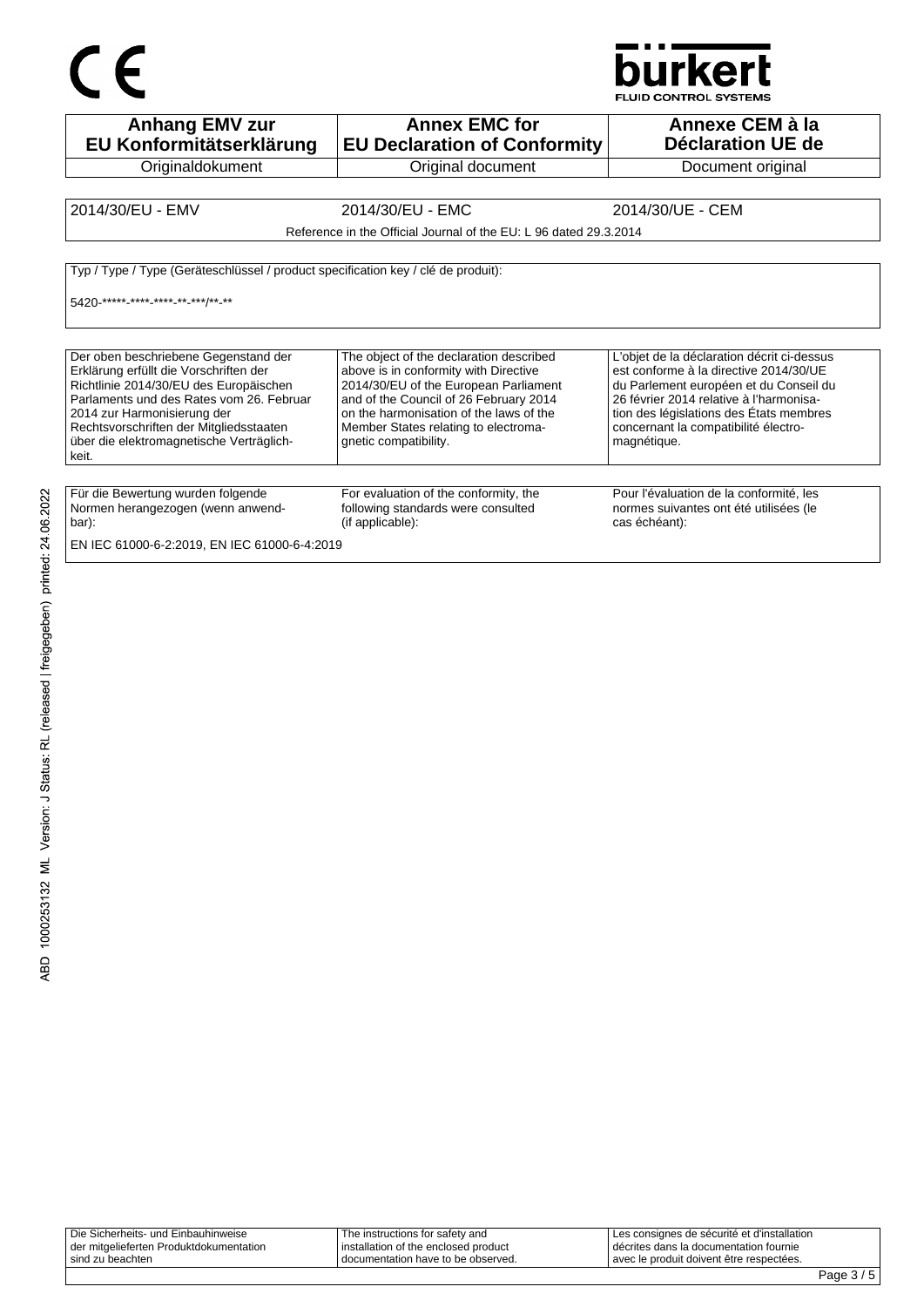



**Anhang NSR zur EU Konformitätserklärung Originaldokument Annex LVD for EU Declaration of Conformity** Original document **Annexe DBT à la Déclaration UE de**  Document original 2014/35/EU - NSR 2014/35/EU - LVD 2014/35/UE - DBT Reference in the Official Journal of the EU: L 96 dated 29.3.2014 Typ / Type / Type (Geräteschlüssel / product specification key / clé de produit): 5420-\*\*\*\*\*-\*\*\*\*-\*\*\*\*-\*\*-(1)/\*\*-\*\* (1) Spannungsebene / Voltage levels / Niveau de tension [V]: NSR gilt nur, wenn Spannungsebene ≥ 50 V AC / ≥ 75 V DC und ≤ 1000 V AC / ≤ 1500 V DC LVD only valid, if voltage level  $\geq 50$  V AC /  $\geq 75$  V DC and ≤ 1000 V AC / ≤ 1500 V DC DBT uniquement pour les niveaux de tensions ≥ 50 V AC / ≥ 75 V DC et ≤ 1000 V AC / ≤ 1500 V DC Der oben beschriebene Gegenstand der Erklärung erfüllt die Vorschriften der Richtlinie 2014/35/EU des Europäischen Parlaments und des Rates vom 26. Februar 2014 zur Harmonisierung der Rechtsvorschriften der Mitgliedstaaten über die Bereitstellung elektrischer Betriebsmittel zur Verwendung innerhalb bestimmter Spannungsgrenzen auf dem Markt. The object of the declaration described above is in conformity with Directive 2014/35/EU of the European Parliament and of the Council of 26 February 2014 on the harmonisation of the laws of the Member States relating to the making available on the market of electrical equipment designed for use within certain voltage limits. L'objet de la déclaration décrit ci-dessus est conforme à la directive 2014/35/UE du Parlement européen et du Conseil du 26 février 2014 relative à l'harmonisation des législations des États membres concernant la mise à disposition sur le marché du matériel électrique destiné à être employé dans certaines limites de tension. Die Richtlinie 2014/33/EU ist nur bei Produkten anzuwenden, die nicht in den Anwendungsbereich der ATEX-Richtlinie fallen. Directive 2014/33/EU applies only to products that do not fall inside the scope of the ATEX Directive. La directive 2014/33/UE s'applique uniquement aux produits qui ne relèvent pas de la directive ATEX. Für die Bewertung wurden folgende Normen herangezogen (wenn anwendbar): For evaluation of the conformity, the following standards were consulted (if applicable): Pour l'évaluation de la conformité, les normes suivantes ont été utilisées (le cas échéant): EN 60664-1:2007

| Die Sicherheits- und Einbauhinweise<br>der mitgelieferten Produktdokumentation | The instructions for safety and<br>installation of the enclosed product | Les consignes de sécurité et d'installation<br>décrites dans la documentation fournie |  |
|--------------------------------------------------------------------------------|-------------------------------------------------------------------------|---------------------------------------------------------------------------------------|--|
| sind zu beachten                                                               | I documentation have to be observed.                                    | avec le produit doivent être respectées.                                              |  |
|                                                                                |                                                                         |                                                                                       |  |